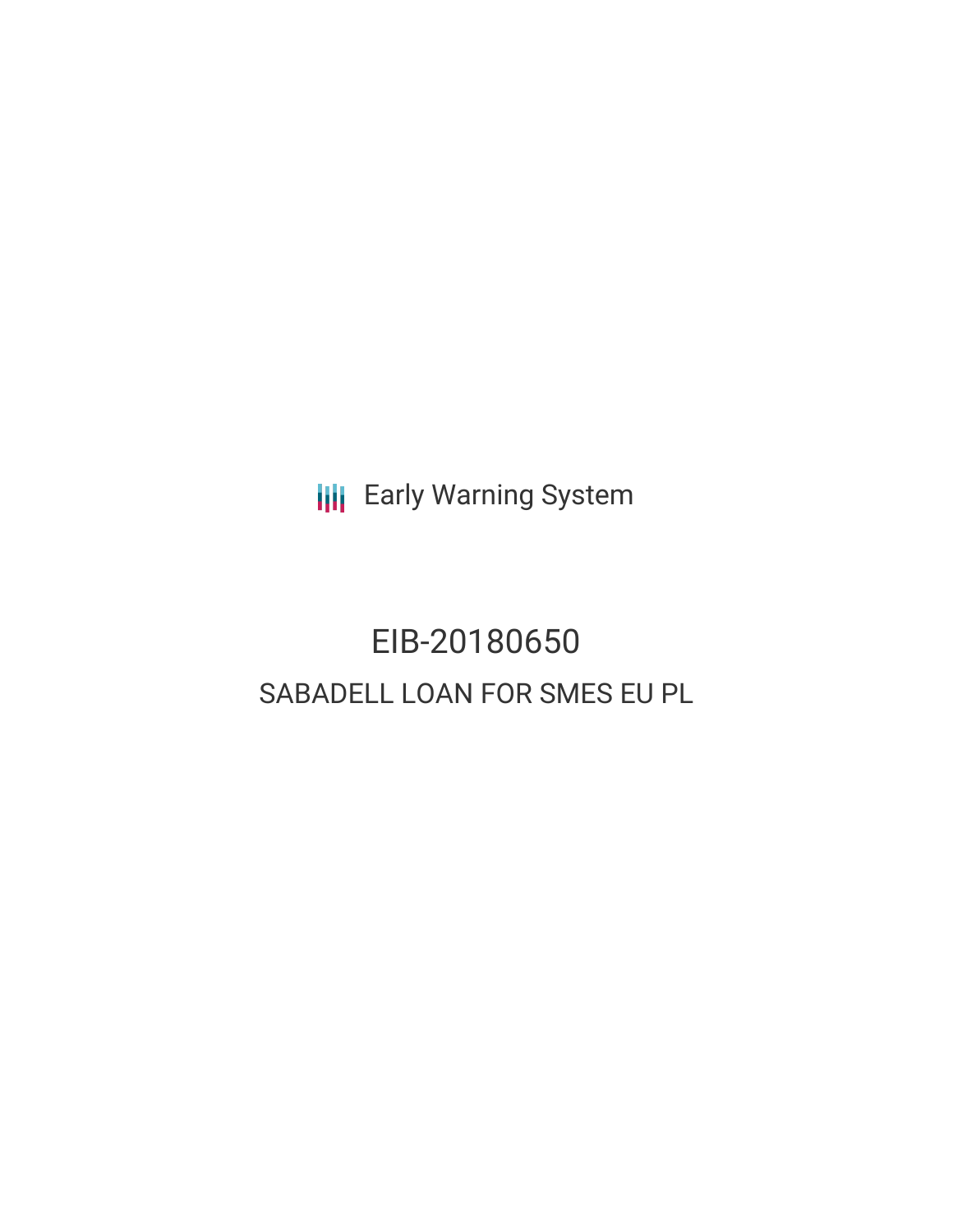

#### **Quick Facts**

| <b>Countries</b>               | Spain                          |
|--------------------------------|--------------------------------|
| <b>Financial Institutions</b>  | European Investment Bank (EIB) |
| <b>Status</b>                  | Proposed                       |
| <b>Bank Risk Rating</b>        | U                              |
| <b>Voting Date</b>             | 2018-12-14                     |
| <b>Borrower</b>                | <b>BANCO DE SABADELL SA</b>    |
| <b>Sectors</b>                 | Finance                        |
| <b>Investment Type(s)</b>      | Loan                           |
| <b>Investment Amount (USD)</b> | \$169.63 million               |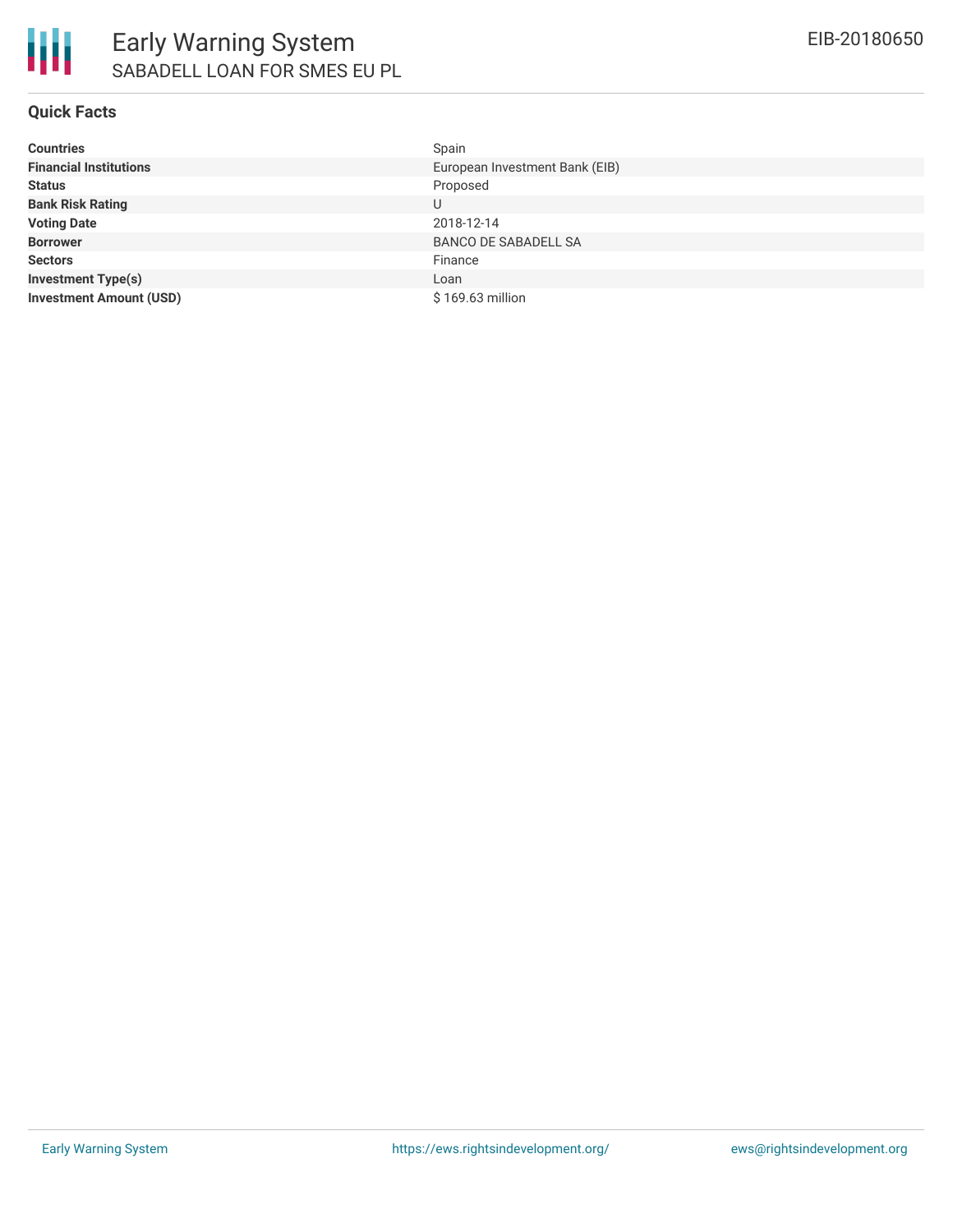

# **Project Description**

This project provides financing to Banco de Sabadell for funding small and medium-sized projects carried out by small and medium-sized enterprises (SMEs) and mid-cap companies in Spain.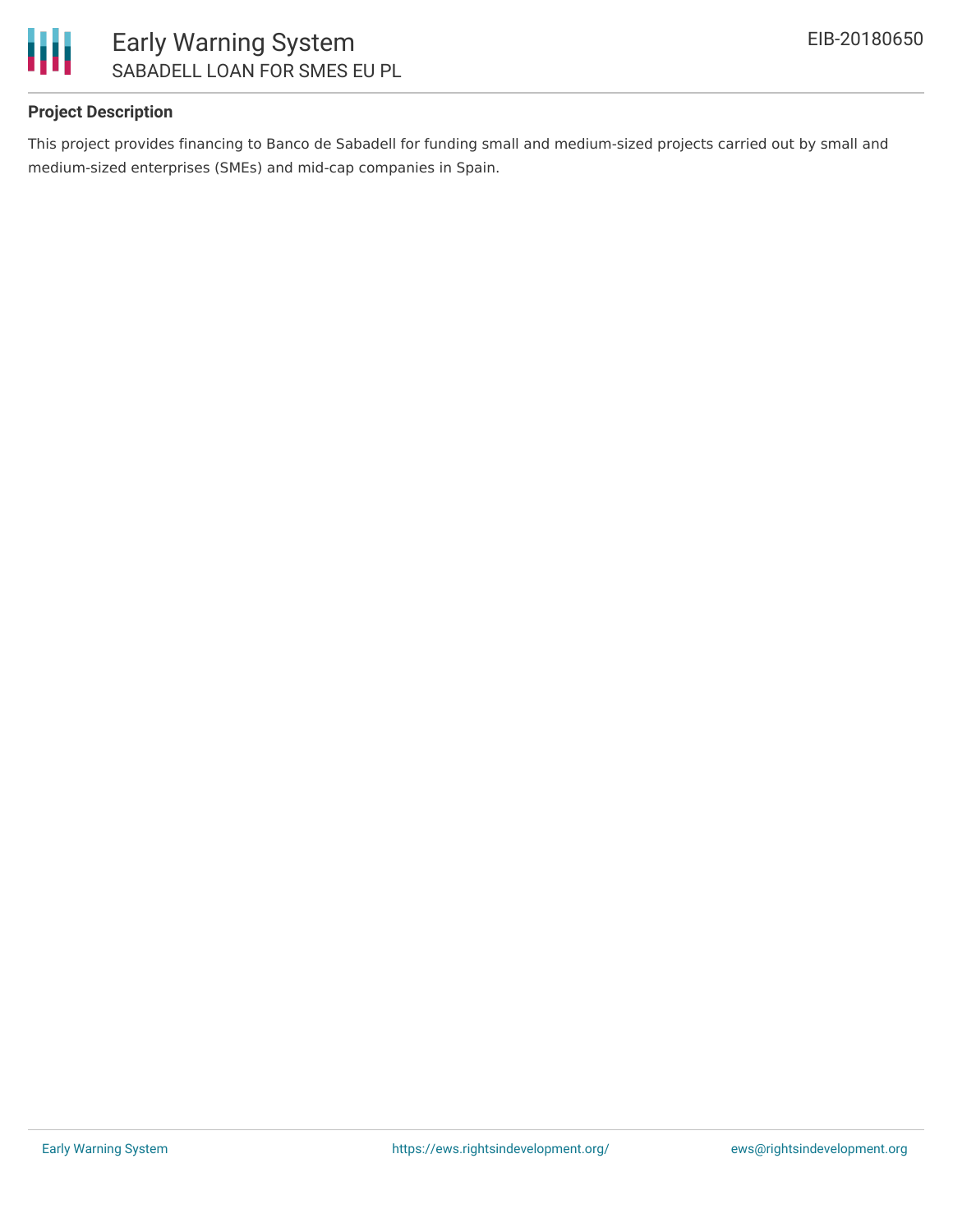#### **Investment Description**

European Investment Bank (EIB)

#### **Financial Intermediary**

Financial Intermediary: A commercial bank or financial institution that receives funds from a development bank. A financial intermediary then lends these funds to their clients (private actors) in the form of loans, bonds, guarantees and equity shares. Financial intermediaries include insurance, pension and equity funds. The direct financial relationship is between the development bank and the financial intermediary.

Banco de [Sabadell](file:///actor/540/) SA (Financial Intermediary)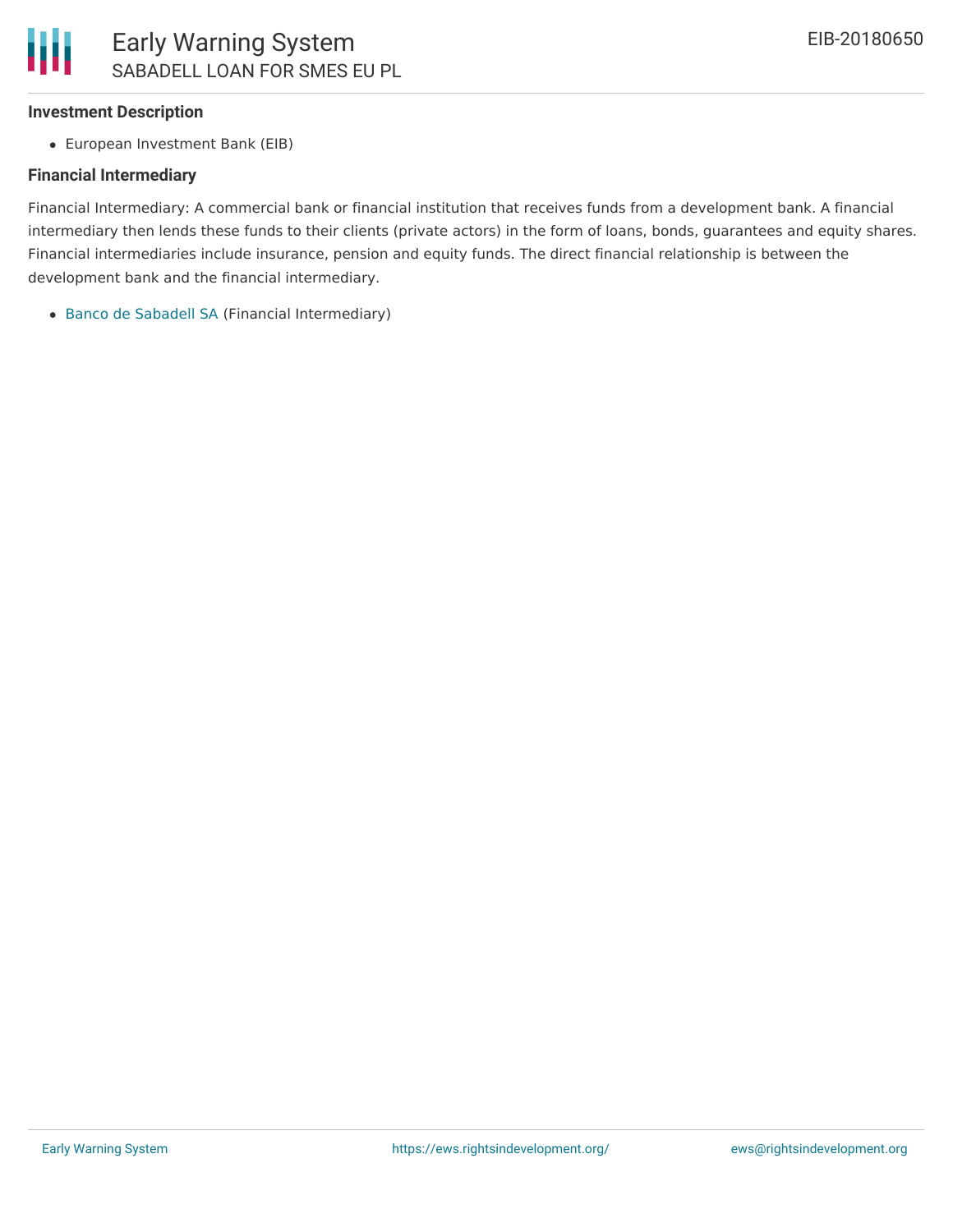### **Contact Information**

No contact information available at time of writing.

#### **ACCOUNTABILITY MECHANISM OF EIB**

The EIB Complaints Mechanism is designed to facilitate and handle complaints against the EIB by individuals, organizations or corporations affected by EIB activities. When exercising the right to lodge a complaint against the EIB, any member of the public has access to a two-tier procedure, one internal - the Complaints Mechanism Office - and one external - the European Ombudsman. A complaint can be lodged via a written communication addressed to the Secretary General of the EIB, via email to the dedicated email address complaints@eib.org, by completing the online complaint form available at the following address: http://www.eib.org/complaints/form, via fax or delivered directly to the EIB Complaints Mechanism Division, any EIB local representation office or any EIB staff. For further details, check:

http://www.eib.org/attachments/strategies/complaints\_mechanism\_policy\_en.pdf

When dissatisfied with a complaint to the EIB Complaints Mechanism, citizens can then turn towards the European Ombudsman. A memorandum of Understanding has been signed between the EIB and the European Ombudsman establishes that citizens (even outside of the EU if the Ombudsman finds their complaint justified) can turn towards the Ombudsman on issues related to 'maladministration' by the EIB. Note that before going to the Ombudsman, an attempt must be made to resolve the case by contacting the EIB. In addition, the complaint must be made within two years of the date when the facts on which your complaint is based became known to you. You can write to the Ombudsman in any of the languages of the European Union. Additional details, including filing requirements and complaint forms, are available at: http://www.ombudsman.europa.eu/atyourservice/interactiveguide.faces